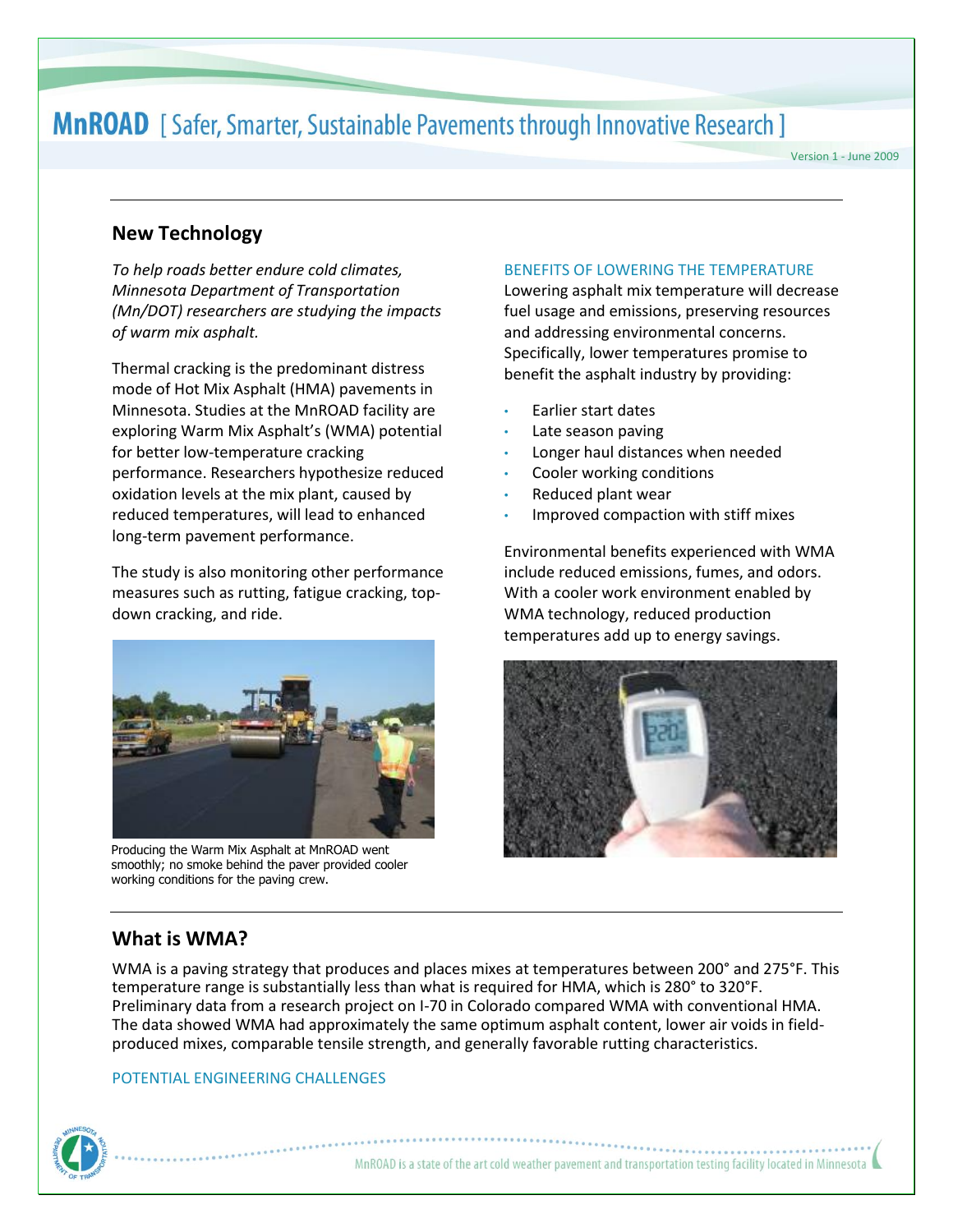WMA technology presents some potential engineering challenges. Asphalt binders may not harden as much at lower production temperatures. Due to the presence of a softer binder in WMA mixtures when the pavement is opened to traffic, the mixture may have greater potential for rutting. The mixtures may have to cool beyond conventional HMA temperatures after the compaction process, prior to allowing traffic on the pavement.

Additionally, because binders may be softer and water is used as a workability aid in some WMA technologies, WMA may be more susceptible to moisture damage. The relationships between the engineering properties of these mixes and their performance will be investigated in an upcoming NCHRP project.

**In December 1997, the European Union (EU) signed the Kyoto Accord, a treaty where countries agreed to reduce their greenhouse gas emissions. This compelled the EU to investigate practices to reduce emissions in many ways.**

**By the year 2000, the EU had introduced WMA and other new paving strategies. Though the Europeans had a head start on the technology, the United States has rapidly gained ground with 17 warm mix technologies currently available.**

# **What is MnROAD Researching?**

The environmental, health, and construction-related benefits realized by WMA are well-documented. However, MnROAD is most interested in determining its potential for satisfactory low-temperature cracking performance. WMA's tendency toward reduced thermal cracking may show significant improvements over HMA pavements' susceptibility to thermal cracking.

**Field Tests** To test WMA's performance, six cells were paved with WMA on the MnROAD Mainline. The Mainline carries just under one million equivalent single axle loads (ESALs) per year. The mix is a level 4 Superpave (3-10 million ESALs) with PG 58-34 binder and 20 percent Recycled Asphalt Pavement (RAP) from MnROAD millings.

Five cells were constructed consisting of 5-inch WMA (3-inch wear, 2-inch non-wear) over a 12-inch recycled aggregate base, 12-inch aggregate subbase , 7-inch select granular, and clay subgrade. A single asphalt mixture was used to cover all five cells with a recycled aggregate-base, which included 100% recycled concrete, 50-50 blend of Portland Cement Concrete -class 5, 100% RAP, taconite railroad ballast, and class 5 control.

The sixth cell is a 3" WMA overlay of an existing HMA pavement, representing a "typical" Minnesota rehabilitation strategy. Evotherm 3G was used in all mixes. It is a chemical-based additive that does not use water, but still promotes coating at lower temperatures.

MnROAD also included a control cell on the Low Volume Road (15,000 ESALS/Year). The control cell mix has the same design as the WMA, but is produced at typical HMA temperatures without the additive. *The figure on the next page illustrates the mix, base, and subgrade used in the tests.* 

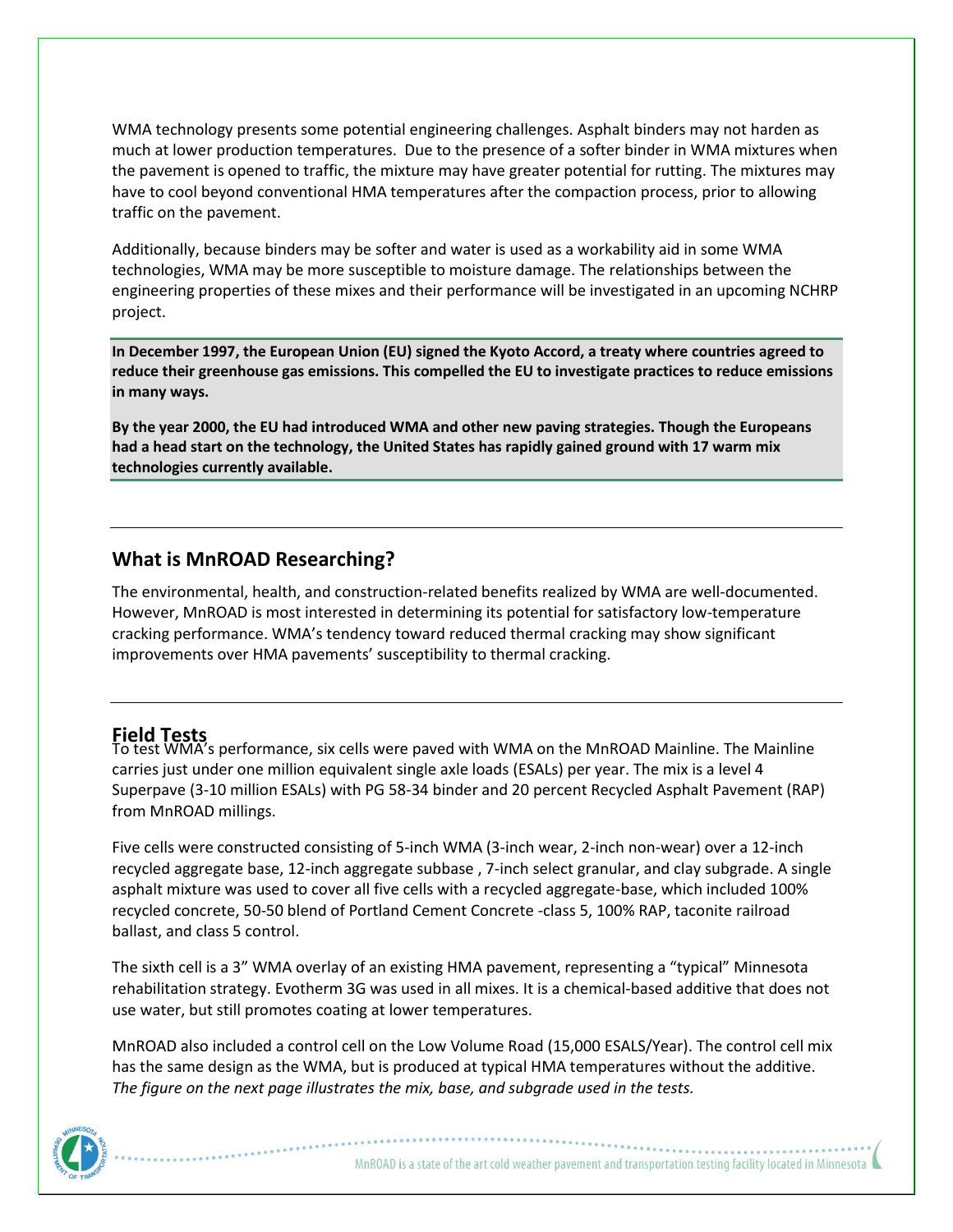| <b>WARM MIX ASPHALT</b>             |                                        |                                              |                                        |                                        |                                        | <b>CONTROL</b>    |
|-------------------------------------|----------------------------------------|----------------------------------------------|----------------------------------------|----------------------------------------|----------------------------------------|-------------------|
| 3" WM<br>58-34                      | 5" WM<br>58-34                         | 5" WM<br>58-34                               | 5" WM<br>58-34                         | 5" WM<br>58-34                         | 5" WM<br>58-34                         | 3"<br>58-34<br>4" |
| $11"$<br>1993 HMA<br>Clay           | 12"<br>100%<br>recycle<br><b>PCC</b>   | 12"<br>50%<br><b>RePCC</b><br>50%<br>Class 5 | 12"<br>100%<br><b>RAP</b>              | 12"<br>Class <sub>5</sub>              | 12"<br>Mesabi<br><b>Ballast</b>        | Class 6<br>Sand   |
| Microsurfacing<br>2003<br>&<br>2004 | 12"<br>Class 3                         | 12"<br>Class 3                               | 12"<br>Class <sub>3</sub>              | 12"<br>Class <sub>3</sub>              | 12"<br>Class <sub>3</sub>              |                   |
|                                     | 7"<br><b>Select</b><br><b>Granular</b> | 7"<br><b>Select</b><br>Granular              | 7"<br><b>Select</b><br><b>Granular</b> | 7"<br><b>Select</b><br><b>Granular</b> | 7"<br><b>Select</b><br><b>Granular</b> |                   |
|                                     | Clay                                   | Clay                                         | Clay                                   | Clay                                   | Clay                                   |                   |

# **Construction Observations**

The mix was produced approximately 50°F cooler than normal hot-mix production. Compaction was measured with a nuclear density gauge and showed equal compaction to HMA with less effort. The paving crew found the mix easy to work with, and they enjoyed the cooler temperatures and lack of fumes behind the paver. The following morning it was still slightly tender, but it stiffened with time.

# **Laboratory Results**<br>Several samples were collected for further

analysis in the laboratory by MnROAD. Our research partners tested for mixture and binder properties.

### MOISTURE SUSCEPTIBILITY TESTING

As illustrated in the graph below, the WMA mixes produce a good Tensile Strength Ratio (TSR), indicating this mixture is not prone to moisture damage.

### BINDER TESTING

Asphalt binder deformation and flow is important to overall pavement performance. The binders were aged through the Rolling Thin-Film Oven (RTFO) procedure to simulate shortterm aging, and they were aged through the Pressure Aging Vessel (PAV) to simulate longterm aging. A Dynamic Shear Rheometer (DSR) was used to characterize the viscoelastic

behavior of the WMA and the HMA binders at higher temperatures. The Bending Beam Rheometer (BBR) test was used to determine the low temperature cracking properties.

**HMA and WMA pavements that deform and flow too much may be susceptible t[o rutting](http://www.asphaltwa.com/wapa_web/modules/11_guidance/11_surface_distress.htm#rutting) and [bleeding,](http://www.asphaltwa.com/wapa_web/modules/11_guidance/11_surface_distress.htm#bleeding) while those that are too stiff may be susceptible to [cracking.](http://www.asphaltwa.com/wapa_web/modules/11_guidance/11_surface_distress.htm#alligator_cracking)**